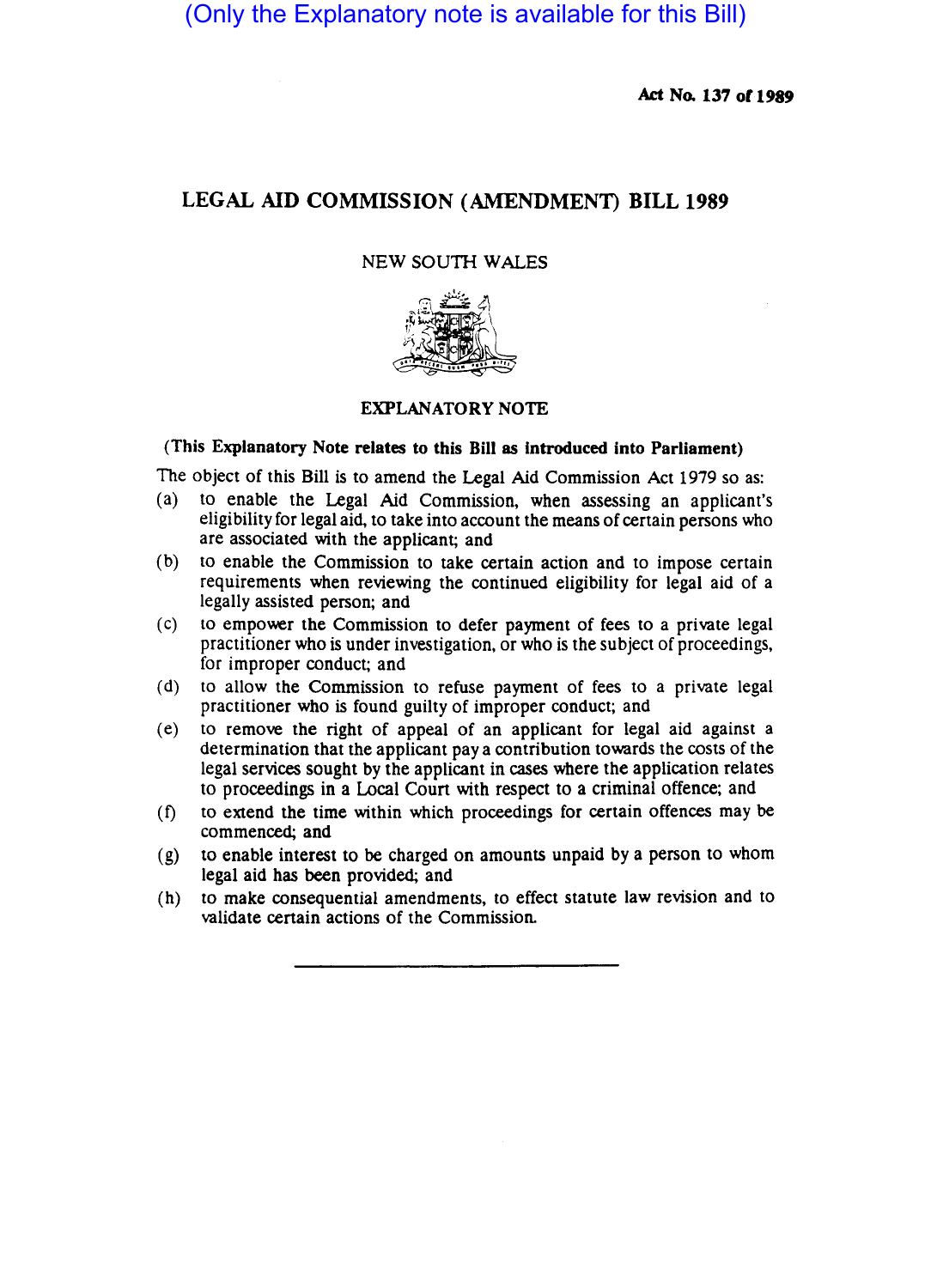Clause 1 specifies the short title of the proposed Act

Clause 2 provides that the proposed Act is to commence on a day or days to be appointed by proclamation.

Clause 3 is a formal provision giving effect to the Schedules of amendments.

### SCHEDULE 1 - AMENDMENTS

#### Means test

Schedule 1 (2) amends section 35 so as to enable the Legal Aid Commission. in assessing an applicant's eligibility for legai aid, to take into account the means of certain persons associated with the applicant Depending on the nature of the application, those persons may include the applicant's spouse or de facto partner, any person who is financially responsible for or who provides financial assistance to the applicant and certain other persons whose interests may be beneficially affected if legal aid is granted to the applicant

Schedule 1 (10) (b) inserts proposed clause 26 into Schedule 8. The proposed clause validates such means tests determined by the Commission before the commencement of the proposed Act as would be valid if determined after the commencement of the amendments made by Schedule 1 (2).

### Variation of grant of legal aid

Schedule 1 (4) (a) amends section 38 so as to enable the Commission, when reviewing the continued eligibility for legal aid of a legally assisted person, to make inquiries concerning the person and his or her associates, to require information from the person, to require the attendance of the person and to arrange for the investigation of any matter relating to legal aid provided to the person.

Schedule 1 (4) (b) further amends section 38 so as to extend, from 14 days to 35 days, the time within which the Commission must notify the parties to proceedings of a variation of a grant of legal aid to a party to those proceedings.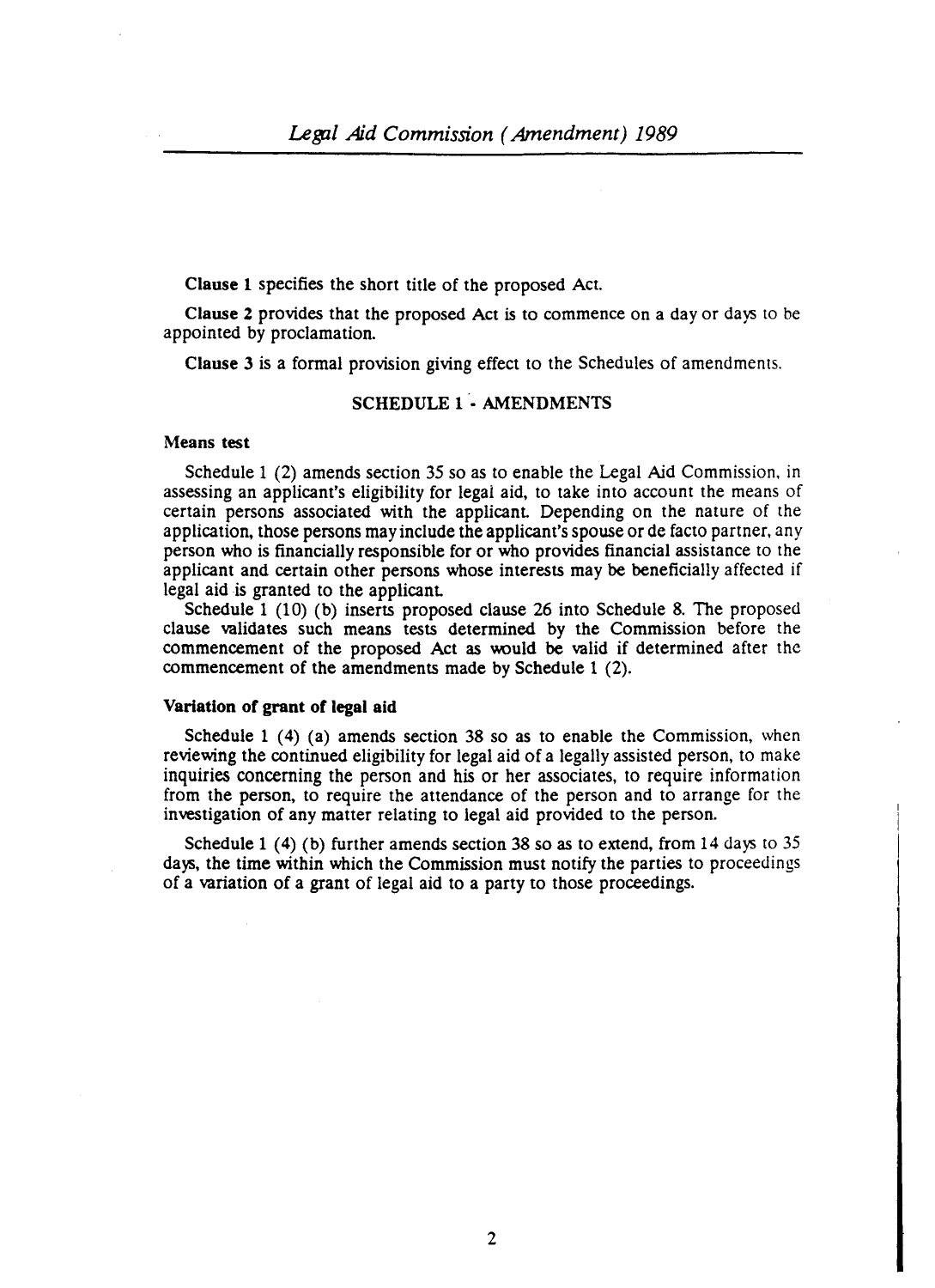# Payment of costs to private legal practitioners

Schedule 1 (5) amends section  $43A$  so as to empower the Commission to defer payment of fees to a private legal practitioner pending the conclusion of an investigation into:

- (a) any alleged breach of the Act or the regulations under it; or
- (b) any fraud, misrepresentation or improper action in relation to the provision of legal aid or the conduct of proceedmgs,

and pending the completion of any proceedings in connection with such matters.

If any such matter is substantiated, the Commission will be able to refuse pajment of the fees.

## Appeals

Schedule 1 (7) amends section 56 so as to remove the right of appeal of an applicant for legal aid against a determination that the applicant be required to pay a contribution towards the costs of the legal services sought by the applicant in cases where the application relates to proceedings in a Local Court with respect to a criminal offence.

#### Interest on monetary contributions

Schedule 1 (8) inserts a new section  $71_A$  into the Act so as to enable the Commission to charge interest on unpaid contributions required to be paid by a legally assisted person and on other amounts required to be paid by persons in connection with the provision of legal aid by the Commission.

### Proceedings for offences

Schedule 1 (9) substitutes section 72 so as to allow proceedings for an offence under section 26 (Disclosure of certain information prohibited), 32 (False application) or 41 (Demand for or receipt of certain payments prohibited) to be commenced up to 2 years after the offence is committed.

### Savings and transitional provisions

Schedule 1 (10) amends Schedule 8 so as to enact certain savings and transitional provisions consequent on the enactment of the proposed Act.